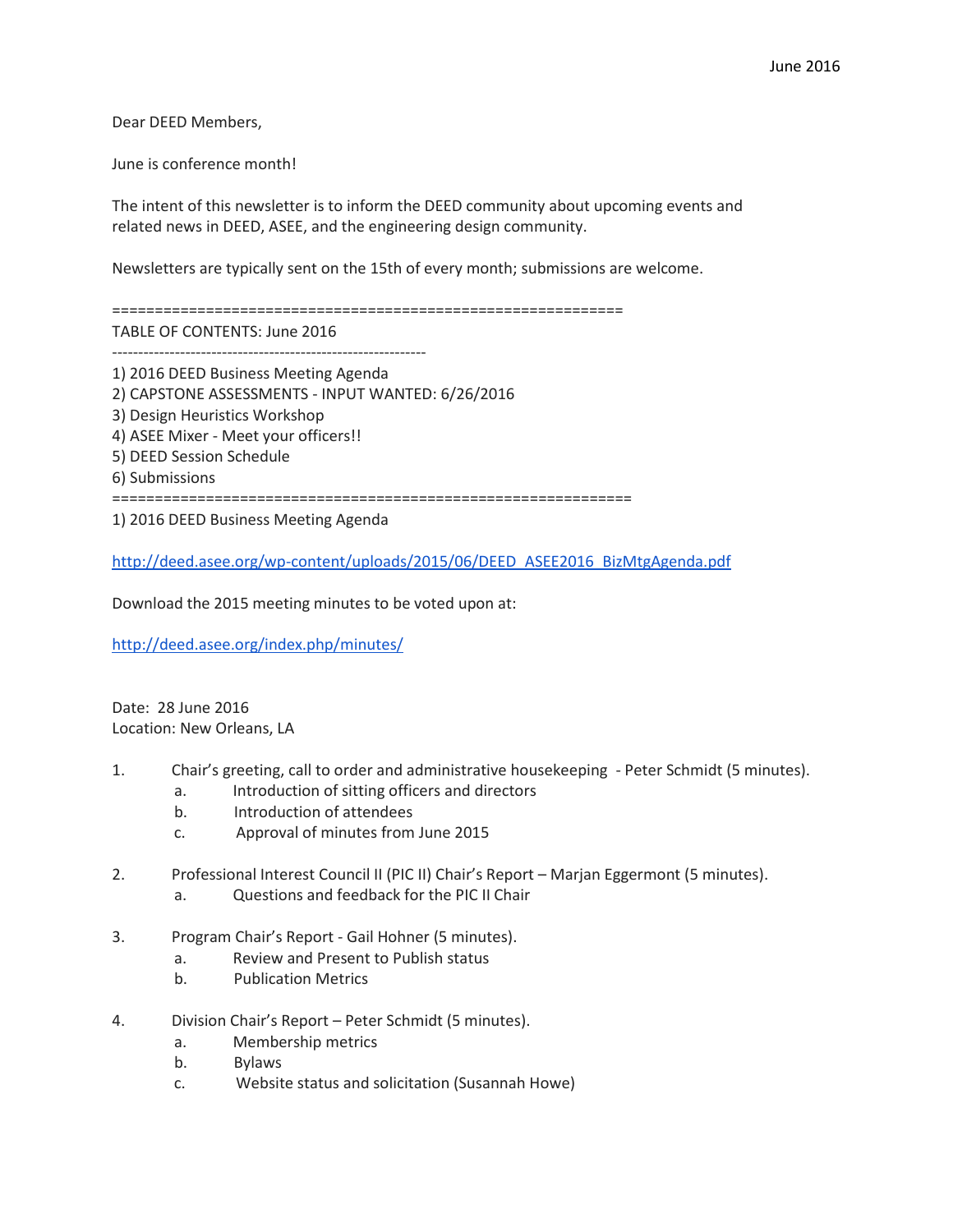- 5. Treasurer's Report and Rising Division Chair's Overview Reid Bailey (5 minutes).
	- a. Suggestions for Director's Charges for 2016 -2017
- 6. Election of Officers Peter Schmidt (15 minutes).
	- a. Nominations from the floor for Program Chair Elect
	- b. Program Chair Elect Candidate Statement(s)
	- c. Ballot for Program Chair Elect
	- d. Nominations for Director
		- i. Luis Monterrubio, Robert Morris University, Self, via email
		- ii. Norman Loney, New Jersey Institute of Technology, Self, via email
		- iii. Mansoor Nasir, Lawrence Technological University, Self, via email
		- iv. Other nominations from the floor
	- e. Director Candidate Statements
	- f. Ballot for Director positions (3)
	- g. Formation of nominating committee for the DEED distinguished service award.
- 7. DEED Support of the Capstone Conference / Conference Report Susannah Howe (5 minutes).
- 8. New Business

Join us at 18:30 on 28 June, 2016 for the business meeting!

===========================================================

2) CAPSTONE ASSESSMENTS - INPUT WANTED: 6/26/2016

Based on industry feedback, motivation is one of the most highly sought learning outcomes for engineering graduates and a characteristic that greatly affects the outcome of many capstone projects. As part of an NSF grant to develop assessment tools for Capstone Design Courses, we have drafted three tools to assess students' motivation. This is an important, but very difficult outcome to measure and we seek your advice. Join us at ASEE for refreshments, practice using our assessment tools, and provide us with your critical feedback. We look forward to seeing you.

SUNDAY, JUNE 26, 6:00 - 7:30PM, refreshments included Courtyard New Orleans Downtown/Convention Ctr. (meet in lobby) 300 Julia St, New Orleans, LA 70130-3604

Kindly RSVP to Dr. Peter Rogers, The Ohio State University - [Rogers.693@osu.edu](mailto:Rogers.693@osu.edu)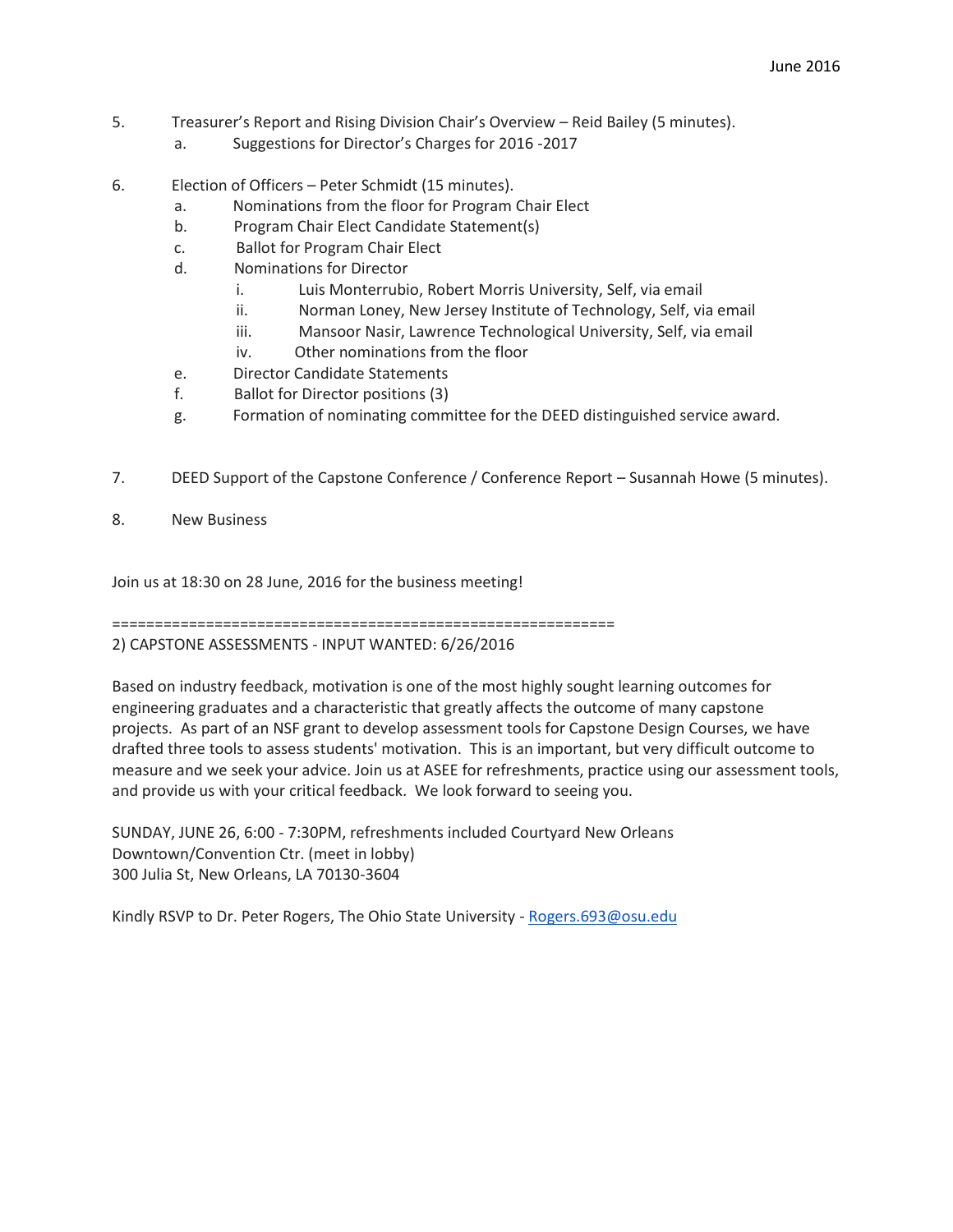=============================================================

## 3) Design Heuristics Workshop

Do you teach engineering or design courses at the undergraduate or high school level? Do you wish you had additional ways to encourage your students to develop their idea generation abilities? Consider joining us at the ASEE Annual Conference in New Orleans, Louisiana on:

Saturday, June 25, 2016 for the K12 Workshop focusing on Introducing Design Heuristics for Creative Idea Generation in K-12: Expanding student solution space for design challenges.

Sunday, June 26, 2016 from 9:00AM—12:00PM for a workshop focusing on Teaching Idea Generation: How to Use Design Heuristics in Your Courses.

In the free workshop, we will address the question: Where do new ideas come from, and how can we, as educators, encourage our students to create innovative solutions that address complex, global challenges? This workshop will provide you with a method to teach idea generation in engineering courses and design challenges. The Design Heuristics method has been proven to help engineers generate novel ideas, transform existing ideas in new directions, create multiple concepts to choose from, and increase the diversity and creativity of the concepts generated.

The workshop is free, and open to attendance by all educators. In addition, we are offering an incentive of \$250 if you sign up in advance and complete a survey prior to the workshop. The incentives are funded by NSF TUES Grant Nos. 1323251 and 1322552, with a focus on the dissemination of this method to engineering and design classrooms. Additional opportunities will be offered during the workshops for your participation in data collection and dissemination efforts at your home institution. If you are interested in receiving the Workshop Attendance and Survey incentive, please complete the following steps:

1. Fill out an initial signup form at: <http://goo.gl/forms/8thtHKMU03>

- 2. Respond to a 20-30 minute survey when it is released in mid- to late-May 2016.
- 3. Attend the workshop on Saturday, June 25th or Sunday, June 26th from 9:00AM-12:00PM

=====================================================================================

4) ASEE Mixer - Meet your officers!!

Please join us at the ASEE mixer on Sunday 26 June! There is free ice cream and drinks, and we would love to meet any potential members or current colleagues in person.

We'll have an activity planned at our table, so come by and partake.

There will also be a raffle with design themed prizes.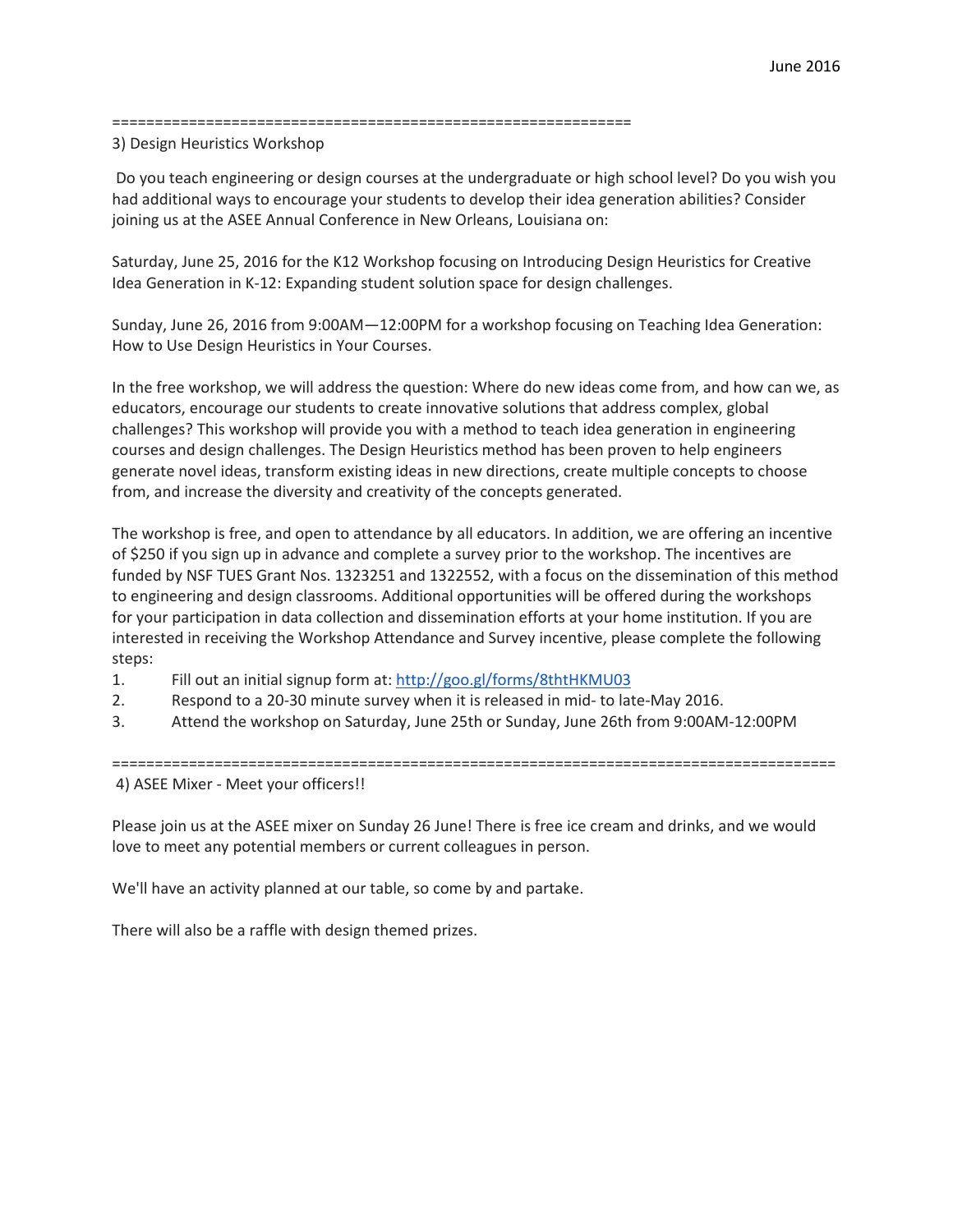=============================================================

5) DEED Session Schedule

ASEE 2016 New Orleans, Design in Engineering Education Division Program

June 26 9:00 AM to 12:00 PM SUNDAY WORKSHOP: Teaching Idea Generation: How to Use Design Heuristics in Your Courses Workshop, ID: 6799 Ticketed Sun. June 26, 2016 9:00 AM to 12:00 PM

June 26 1:00 PM to 4:00 PM SUNDAY WORKSHOP: Creating Effective Multidisciplinary Capstone Design Teams - Leveraging Diverse Disciplinary Knowledge, Expertise, and Identity Workshop, ID: 6609, Ticketed Sun. June 26, 2016 1:00 PM to 4:00 PM

June 26 9:00 AM to 4:00 PM Helping students in any engineering discipline to achieve a "systems perspective" of engineering Workshop ID: 6608, Ticketed Sun. June 26, 2016 9:00 AM to 4:00 PM

June 27 11:30 AM to 1:00 PM Research on Design Learning Technical Session ID: 6221 Mon. June 27, 2016 11:30 AM to 1:00 PM

June 27 1:15 PM to 2:45 PM Student Evaluation in Design Education Technical Session ID: 6212 Mon. June 27, 2016 1:15 PM to 2:45 PM

June 27 3:00 PM to 4:30 PM Idea Generation and Creativity in Design Technical Session ID: 6213 Mon. June 27, 2016 3:00 PM to 4:30 PM

June 28 8:00 AM to 9:30 AM Professional Skills development in Design Technical Session ID: 6214 Tue. June 28, 2016 8:00 AM to 9:30 AM

June 28 11:30 AM to 1:00 PM Design in Engineering Education Division Poster Session Poster Session ID: 5780 Tue. June 28, 2016 11:30 AM to 1:00 PM

June 28 1:15 PM to 2:45 PM Best of DEED Technical Session ID: 6224 Tue. June 28, 2016 1:15 PM to 2:45 PM

June 28 1:15 PM to 2:45 PM Co-Sponsored with Aerospace Division Design Experience in Aerospace Engineering Panel of Invited Speakers ID: 5689 Tue. June 28, 2016 1:15 PM to 2:45 PM

June 28 3:00 PM to 4:30 PM Maker Spaces within the University Technical Session ID: 6215 Tue. June 28, 2016 3:00 PM to 4:30 PM

June 28 4:45 PM to 6:15 PM DEED: Panel Discussion - Maker Spaces Technical Session ID: 6216 Tue. June 28, 2016 4:45 PM to 6:15 PM

June 28 6:30 PM to 8:00 PM DEED Business Meeting Business Meeting ID: 5856 Tue. June 28, 2016 6:30 PM to 8:00 PM